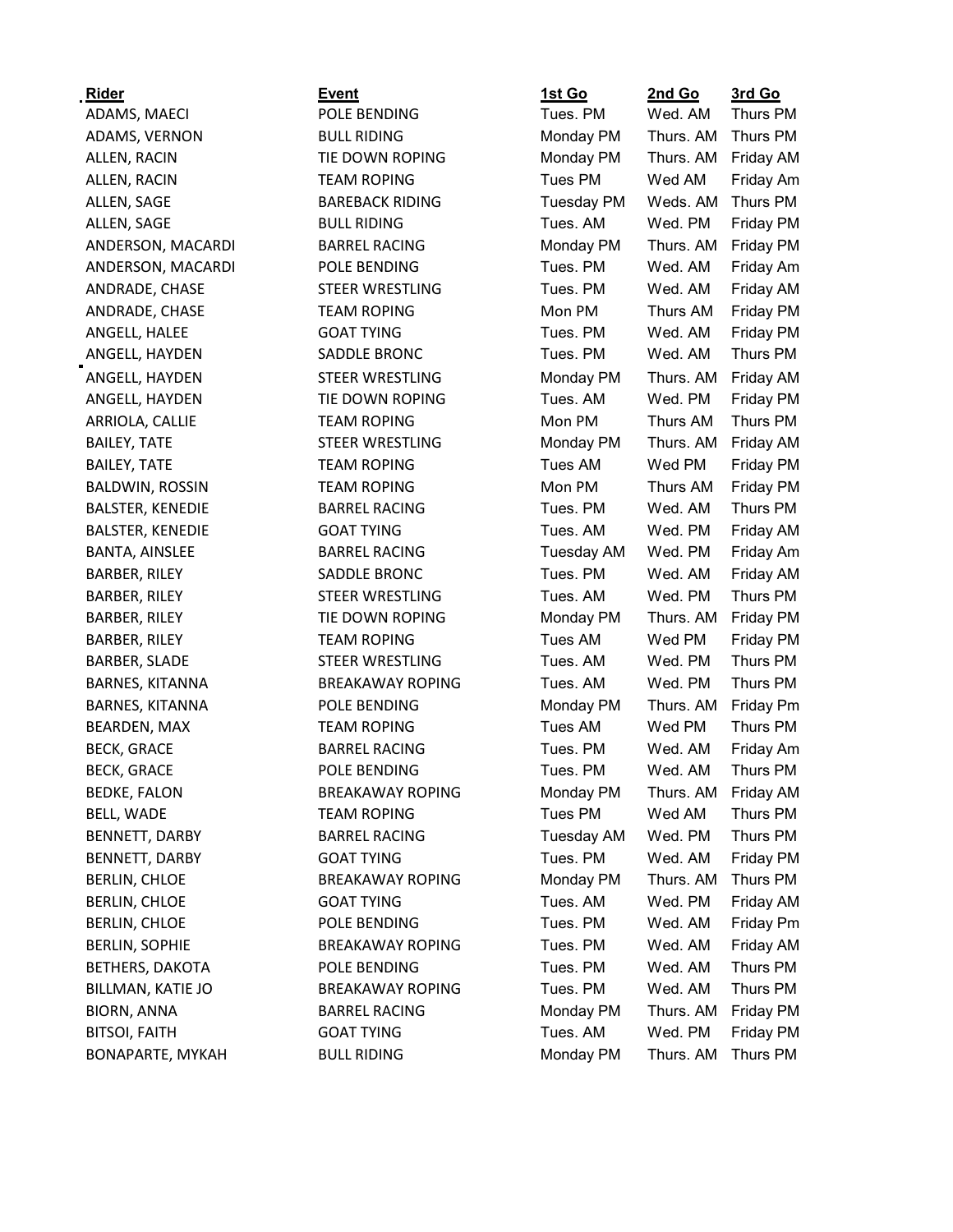| <b>Rider</b>            | <b>Event</b>            | 1st Go            | 2nd Go          | <u>3rd Go</u>    |
|-------------------------|-------------------------|-------------------|-----------------|------------------|
| <b>BOTT, JENTREE</b>    | <b>GOAT TYING</b>       | Tues. AM          | Wed. PM         | <b>Friday PM</b> |
| BOTT, JETTA             | <b>BARREL RACING</b>    | Monday PM         | Thurs. AM       | Friday Am        |
| BOTT, JETTA             | <b>BREAKAWAY ROPING</b> | Tues. AM          | Wed. PM         | Friday PM        |
| BOTT, JETTA             | <b>GOAT TYING</b>       | Tues, PM          | Wed. AM         | Thurs PM         |
| BOTT, JETTA             | <b>TEAM ROPING</b>      | Tues AM           | Wed PM          | Friday PM        |
| <b>BOTT, TEELY</b>      | <b>BARREL RACING</b>    | <b>Tuesday AM</b> | Wed. PM         | Thurs PM         |
| <b>BOTT, TEELY</b>      | <b>BREAKAWAY ROPING</b> | Monday PM         | Thurs. AM       | Friday AM        |
| <b>BOTT, TEELY</b>      | <b>GOAT TYING</b>       | Tues. PM          | Wed. AM         | Friday PM        |
| <b>BOTT, TEELY</b>      | <b>TEAM ROPING</b>      | Tues AM           | Wed PM          | Friday Am        |
| <b>BOWERS, ADDISON</b>  | <b>GOAT TYING</b>       | Tues. AM          | Wed. PM         | Friday PM        |
| BRADSHAW, CASSIDY       | <b>BREAKAWAY ROPING</b> | Tues. AM          | Wed. PM         | Thurs PM         |
| BRADSHAW, CASSIDY       | <b>GOAT TYING</b>       | Monday PM         | Thurs. AM       | Friday AM        |
| BRADSHAW, CASSIDY       | <b>TEAM ROPING</b>      | Mon PM            | Thurs AM        | Friday PM        |
| <b>BROWER, JETT</b>     | TIE DOWN ROPING         | Monday PM         | Thurs. AM       | Thurs PM         |
| <b>BROWER, JETT</b>     | <b>TEAM ROPING</b>      | Tues PM           | Wed AM          | Friday Am        |
| <b>BRUNO, JACEY</b>     | <b>BARREL RACING</b>    | Tuesday AM        | Wed. PM         | Thurs PM         |
| <b>BRUNO, JACEY</b>     | <b>BREAKAWAY ROPING</b> | Tues. AM          | Wed. PM         | Friday PM        |
| <b>BRUNO, JACEY</b>     | <b>GOAT TYING</b>       | Monday PM         | Thurs. AM       | Thurs PM         |
| <b>BRUNO, JACEY</b>     | POLE BENDING            | Tues. PM          | Wed. AM         | Friday Am        |
| BRUNO, MAKAYLA          | <b>BARREL RACING</b>    | <b>Tuesday AM</b> | Wed. PM         | Friday Am        |
| <b>BRUNO, MAKAYLA</b>   | <b>GOAT TYING</b>       | Tues. PM          | Wed. AM         | Thurs PM         |
| <b>BRUNO, MAKAYLA</b>   | POLE BENDING            | Monday PM         | Thurs. AM       | Friday Pm        |
| <b>BULLOCK, CLAY</b>    | STEER WRESTLING         | Tues. AM          | Wed. PM         | Friday PM        |
| <b>BURKEY, TYMBER</b>   | <b>GOAT TYING</b>       | Tues. AM          | Wed. PM         | Thurs PM         |
| <b>BURNSIDE, BRYLEE</b> | <b>BARREL RACING</b>    | <b>Tuesday AM</b> | Wed. PM         | Thurs PM         |
| <b>BUTTARS, COLTER</b>  | <b>TEAM ROPING</b>      | Mon PM            | Thurs AM        | Friday Am        |
| CARTER, JACY            | <b>BAREBACK RIDING</b>  | <b>Tuesday AM</b> | Weds. PM        | Thurs PM         |
| CEREGHINO, LEVI         | TIE DOWN ROPING         | Tues. PM          | Wed. AM         | Thurs PM         |
| CHAMBERLAND, BAILEY     | POLE BENDING            | Tues. AM          | Wed. PM         | Thurs PM         |
| CHRISTENSEN, ANNIE      | <b>BREAKAWAY ROPING</b> | Tues. AM          | Wed. PM         | Friday PM        |
| CHRISTENSEN, ANNIE      | <b>GOAT TYING</b>       | Tues. PM          | Wed. AM         | Thurs PM         |
| COBB, KASH              | <b>TEAM ROPING</b>      | Mon PM            | <b>Thurs AM</b> | Friday PM        |
| COBB, MADISON           | <b>BARREL RACING</b>    | Tues. PM          | Wed. AM         | Friday Am        |
| COBB, MADISON           | <b>BREAKAWAY ROPING</b> | Tues. AM          | Wed. PM         | Thurs PM         |
| COBB, MADISON           | <b>TEAM ROPING</b>      | Mon PM            | Thurs AM        | Friday PM        |
| COLAFRANCESCHI, DOMINIC | <b>TEAM ROPING</b>      | Mon PM            | Thurs AM        | Friday Am        |
| COOK, SADI              | <b>TEAM ROPING</b>      | Tues AM           | Wed PM          | Friday PM        |
| COOMBS, KARINA          | <b>BREAKAWAY ROPING</b> | Tues. AM          | Wed. PM         | Thurs PM         |
| COOMBS, KARINA          | POLE BENDING            | Tues. PM          | Wed. AM         | Friday Am        |
| COOPER, KEELAN          | <b>BAREBACK RIDING</b>  | Monday PM         | Thurs. AM       | Friday Am        |
| CORTA, HAYDEN           | <b>BARREL RACING</b>    | <b>Tuesday AM</b> | Wed. PM         | Friday PM        |
| CORTA, HAYDEN           | <b>BREAKAWAY ROPING</b> | Tues. AM          | Wed. PM         | Thurs PM         |
| CORTA, HAYDEN           | <b>GOAT TYING</b>       | Tues. PM          | Wed. AM         | Friday AM        |
| CORTA, HAYDEN           | POLE BENDING            | Monday PM         | Thurs. AM       | Thurs PM         |
| CORTA, HAYDEN           | <b>TEAM ROPING</b>      | Tues AM           | Wed PM          | Friday PM        |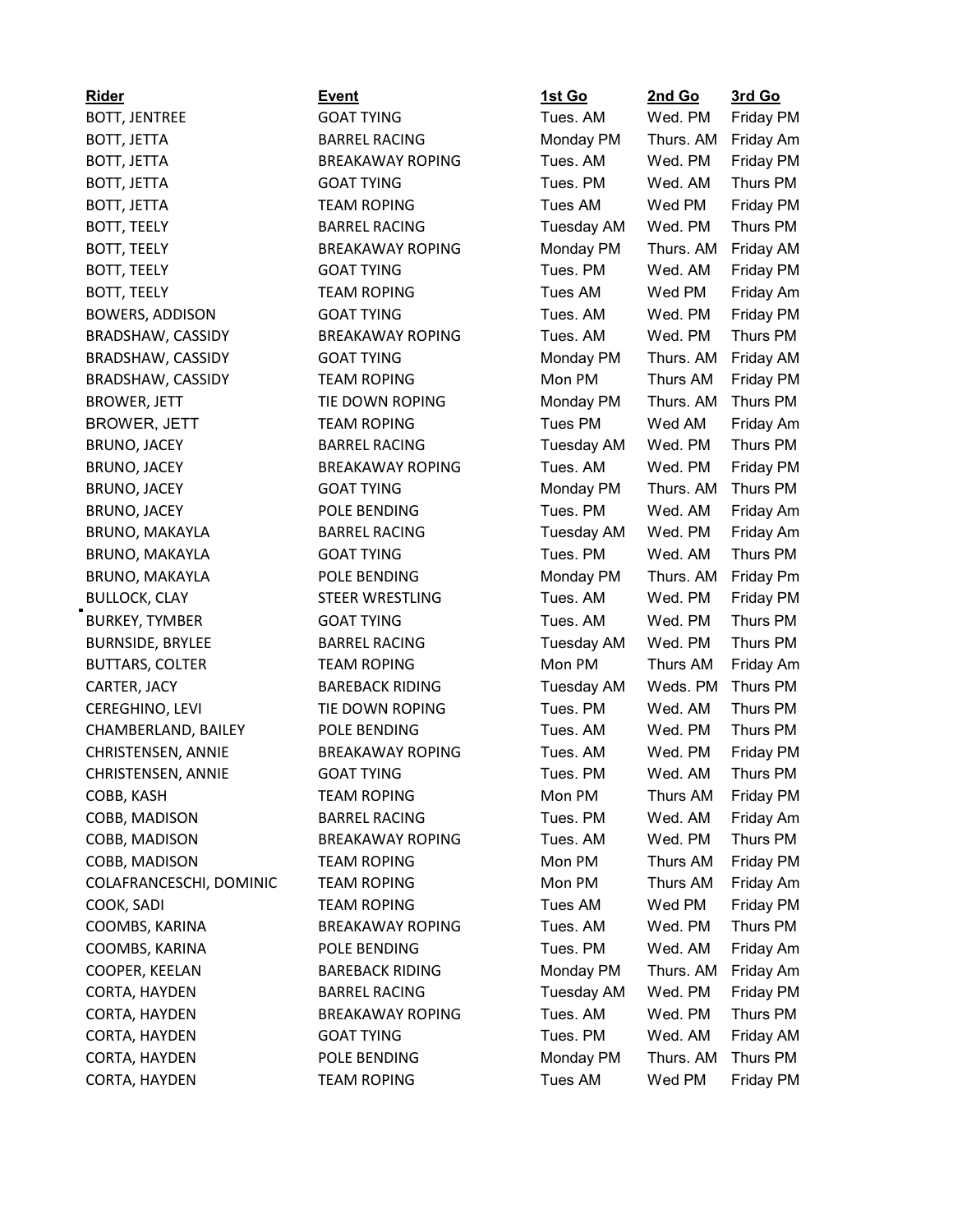# CRAPO, ARALYNN GOAT TYING CROCKETT, CASSIDY POLE BENDING CROCKETT, MCKENZIE BARREL RACING CROCKETT, SHAYLIE POLE BENDING CRUZ, LUCAS STEER WRESTLING CUTLER, WYATT TIE DOWN ROPING DAHLGREN, SLOANE BREAKAWAY ROPING DAMELE, SAM STEER WRESTLING DAMELE, SAM TEAM ROPING DAVIS, SYDNEY BARREL RACING DUNN, SAMANTHA BARREL RACING EDWARDS, SHADA TEAM ROPING EIGUREN, TAYLER BREAKAWAY ROPING

| <b>Rider</b>              | Event                   | <u>1st Go</u> | 2nd Go    | <u>3rd Go</u>    |
|---------------------------|-------------------------|---------------|-----------|------------------|
| CRANE, OAKLEY             | <b>BREAKAWAY ROPING</b> | Monday PM     | Thurs. AM | Friday AM        |
| CRANE, OAKLEY             | <b>GOAT TYING</b>       | Tues. AM      | Wed. PM   | Thurs PM         |
| CRAPO, ARALYNN            | <b>BREAKAWAY ROPING</b> | Tues. PM      | Wed. AM   | Friday PM        |
| CRAPO, ARALYNN            | <b>GOAT TYING</b>       | Tues. AM      | Wed. PM   | Thurs PM         |
| CRAPO, ARALYNN            | POLE BENDING            | Monday PM     | Thurs. AM | Friday Am        |
| CROCKETT, CASSIDY         | <b>BREAKAWAY ROPING</b> | Tues. PM      | Wed. AM   | Friday AM        |
| CROCKETT, CASSIDY         | <b>GOAT TYING</b>       | Tues. AM      | Wed. PM   | Friday PM        |
| CROCKETT, CASSIDY         | POLE BENDING            | Monday PM     | Thurs. AM | Thurs PM         |
| CROCKETT, CASSIDY         | <b>TEAM ROPING</b>      | Mon PM        | Thurs AM  | Friday Am        |
| <b>CROCKETT, MCKENZIE</b> | <b>BARREL RACING</b>    | Tuesday AM    | Wed. PM   | Thurs PM         |
| CROCKETT, MCKENZIE        | <b>GOAT TYING</b>       | Tues. PM      | Wed. AM   | Friday PM        |
| CROCKETT, MCKENZIE        | POLE BENDING            | Monday PM     | Thurs. AM | Friday Am        |
| <b>CROCKETT, SHAYLIE</b>  | POLE BENDING            | Monday PM     | Thurs. AM | Thurs PM         |
| CRUZ, LUCAS               | <b>STEER WRESTLING</b>  | Tues. PM      | Wed. AM   | Thurs PM         |
| CRUZ, LUCAS               | TIE DOWN ROPING         | Tues. AM      | Wed. PM   | Friday AM        |
| CRUZ, LUCAS               | <b>TEAM ROPING</b>      | Mon PM        | Thurs AM  | Friday Am        |
| <b>CUTLER, WYATT</b>      | TIE DOWN ROPING         | Tues. AM      | Wed. PM   | Thurs PM         |
| CUTLER, WYATT             | <b>TEAM ROPING</b>      | Tues AM       | Wed PM    | <b>Friday PM</b> |
| DAHLGREN, SLOANE          | <b>BREAKAWAY ROPING</b> | Tues. PM      | Wed, AM   | Thurs PM         |
| DALTON, LUKE              | <b>TEAM ROPING</b>      | Tues PM       | Wed AM    | Friday Am        |
| DAMELE, SAM               | <b>STEER WRESTLING</b>  | Monday PM     | Thurs. AM | Thurs PM         |
| DAMELE, SAM               | TIE DOWN ROPING         | Tues. AM      | Wed. PM   | Friday AM        |
| DAMELE, SAM               | <b>TEAM ROPING</b>      | Mon PM        | Thurs AM  | Thurs PM         |
| DAVIS, CELIE              | <b>GOAT TYING</b>       | Monday PM     | Thurs. AM | Thurs PM         |
| DAVIS, CELIE              | POLE BENDING            | Tues. AM      | Wed. PM   | Friday Pm        |
| DAVIS, GRACIE             | POLE BENDING            | Tues. AM      | Wed. PM   | Friday Pm        |
| DAVIS, SYDNEY             | <b>BARREL RACING</b>    | Tues. PM      | Wed. AM   | Thurs PM         |
| DAVIS, SYDNEY             | <b>TEAM ROPING</b>      | Mon PM        | Thurs AM  | Friday PM        |
| DEFFE, CHLOE              | POLE BENDING            | Tues. AM      | Wed. PM   | Friday Pm        |
| DUNN, SAMANTHA            | <b>BARREL RACING</b>    | Monday PM     | Thurs. AM | Thurs PM         |
| DUNN, SAMANTHA            | POLE BENDING            | Tues, AM      | Wed. PM   | Friday Am        |
| DUNN, SAMANTHA            | <b>TEAM ROPING</b>      | Tues AM       | Wed PM    | Friday PM        |
| EDWARDS, SHADA            | <b>BREAKAWAY ROPING</b> | Tues. AM      | Wed. PM   | Friday AM        |
| EDWARDS, SHADA            | <b>GOAT TYING</b>       | Tues. PM      | Wed. AM   | Friday AM        |
| EDWARDS, SHADA            | <b>TEAM ROPING</b>      | Tues AM       | Wed PM    | Thurs PM         |
| EIGUREN, BIRCH            | TIE DOWN ROPING         | Tues. PM      | Wed. AM   | Friday AM        |
| EIGUREN, BIRCH            | <b>TEAM ROPING</b>      | Mon PM        | Thurs AM  | Friday PM        |
| EIGUREN, TAYLER           | <b>BREAKAWAY ROPING</b> | Tues. PM      | Wed. AM   | Thurs PM         |
| <b>EIGUREN, TAYLER</b>    | POLE BENDING            | Monday PM     | Thurs. AM | Friday Pm        |
| ENGBERSON, OLIVIA         | <b>BARREL RACING</b>    | Tues. PM      | Wed. AM   | Friday PM        |
| ERICKSON, WADE            | TIE DOWN ROPING         | Monday PM     | Thurs. AM | Friday PM        |
| ERICKSON, WADE            | <b>TEAM ROPING</b>      | Tues PM       | Wed AM    | Friday Am        |
| ERSKINE, KELLY JO         | <b>BARREL RACING</b>    | Tues. PM      | Wed. AM   | Friday Am        |
| EVANS, ALY                | <b>BREAKAWAY ROPING</b> | Tues. PM      | Wed. AM   | Friday PM        |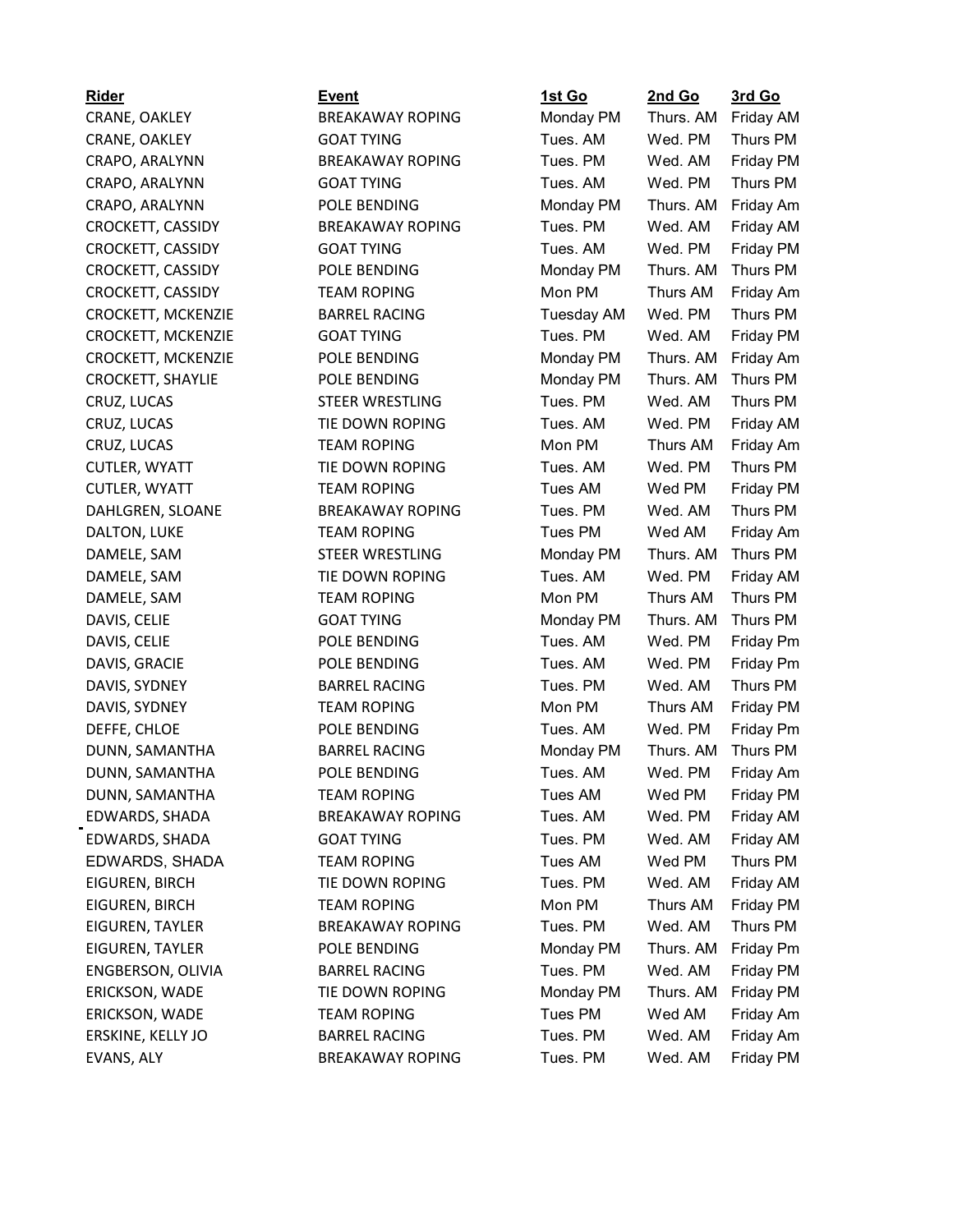| <b>Rider</b>             | <b>Event</b>            | <u>1st Go</u>     | 2nd Go    | 3rd Go    |
|--------------------------|-------------------------|-------------------|-----------|-----------|
| FARR, TY                 | TIE DOWN ROPING         | Monday PM         | Thurs. AM | Thurs PM  |
| FARR, TY                 | <b>TEAM ROPING</b>      | Tues PM           | Wed AM    | Friday Am |
| FILLMORE, MEG            | <b>BARREL RACING</b>    | Monday PM         | Thurs. AM | Friday PM |
| FILLMORE, MEG            | <b>GOAT TYING</b>       | Tues. PM          | Wed. AM   | Friday AM |
| FILLMORE, MEG            | POLE BENDING            | Tues. AM          | Wed, PM   | Thurs PM  |
| FIRTH, CAMREN            | <b>BULL RIDING</b>      | Tues. AM          | Wed. PM   | Friday AM |
| FOSTER, MADI             | <b>BREAKAWAY ROPING</b> | Monday PM         | Thurs. AM | Thurs PM  |
| FOSTER, MADI             | <b>GOAT TYING</b>       | Tues. PM          | Wed. AM   | Friday AM |
| FOSTER, MADI             | POLE BENDING            | Tues. AM          | Wed. PM   | Friday Pm |
| GEIBEL, KASSIDY          | <b>BARREL RACING</b>    | Monday PM         | Thurs. AM | Thurs PM  |
| GIBBS, HAILEY JO         | <b>BREAKAWAY ROPING</b> | Tues. PM          | Wed. AM   | Friday PM |
| GIBBS, HAILEY JO         | <b>GOAT TYING</b>       | Monday PM         | Thurs. AM | Friday AM |
| GIBBS, HAILEY JO         | <b>TEAM ROPING</b>      | Mon PM            | Thurs AM  | Thurs PM  |
| <b>GILLETTE, TAYT</b>    | STEER WRESTLING         | Tues. PM          | Wed. AM   | Friday PM |
| <b>GLASER, TAYLOR</b>    | <b>BARREL RACING</b>    | Monday PM         | Thurs. AM | Friday PM |
| <b>GLASER, TAYLOR</b>    | <b>BREAKAWAY ROPING</b> | Monday PM         | Thurs. AM | Thurs PM  |
| <b>GLASER, TAYLOR</b>    | POLE BENDING            | Tues, AM          | Wed. PM   | Friday Am |
| <b>GLASER, TAYLOR</b>    | <b>TEAM ROPING</b>      | Tues AM           | Wed PM    | Thurs PM  |
| <b>GLASER, TORREY</b>    | <b>BARREL RACING</b>    | Tuesday AM        | Wed. PM   | Thurs PM  |
| <b>GLASER, TORREY</b>    | <b>BREAKAWAY ROPING</b> | Tues. PM          | Wed. AM   | Friday PM |
| <b>GLASER, TORREY</b>    | <b>GOAT TYING</b>       | Monday PM         | Thurs. AM | Thurs PM  |
| <b>GLUCH, CASSITY</b>    | <b>TEAM ROPING</b>      | Mon PM            | Thurs AM  | Thurs PM  |
| GORHAM, RYAN             | TIE DOWN ROPING         | Tues. PM          | Wed. AM   | Friday AM |
| GORHAM, RYAN             | <b>TEAM ROPING</b>      | Tues PM           | Wed AM    | Friday Am |
| <b>GRANT, GARY</b>       | TIE DOWN ROPING         | Tues. PM          | Wed. AM   | Friday PM |
| GRANT, GARY              | <b>TEAM ROPING</b>      | Mon PM            | Thurs AM  | Thurs PM  |
| <b>GREENWOOD, MILLIE</b> | <b>BREAKAWAY ROPING</b> | Tues. AM          | Wed. PM   | Friday PM |
| <b>GREENWOOD, MILLIE</b> | <b>GOAT TYING</b>       | Monday PM         | Thurs. AM | Thurs PM  |
| <b>GRENKE, JACE</b>      | <b>TEAM ROPING</b>      | Mon PM            | Thurs AM  | Friday PM |
| <b>GRIFFETH, HAYDEN</b>  | <b>TEAM ROPING</b>      | Tues PM           | Wed AM    | Friday Am |
| <b>GUNTER, COLE</b>      | <b>TEAM ROPING</b>      | Tues PM           | Wed AM    | Friday Am |
| HAIGHT, LAURA            | <b>BARREL RACING</b>    | <b>Tuesday AM</b> | Wed. PM   | Friday Am |
| HAIGHT, LAURA            | <b>TEAM ROPING</b>      | Tues AM           | Wed PM    | Friday PM |
| HALL, ZAYNE              | <b>BARREL RACING</b>    | Tues. PM          | Wed. AM   | Friday PM |
| HAMBLIN, AUSTEN          | <b>BULL RIDING</b>      | Monday PM         | Thurs. AM | Friday AM |
| HANSEN, KENZI            | <b>BARREL RACING</b>    | Monday PM         | Thurs. AM | Friday PM |
| HANSEN, KENZI            | <b>GOAT TYING</b>       | Monday PM         | Thurs. AM | Friday PM |
| HANSEN, KENZI            | POLE BENDING            | Tues. AM          | Wed. PM   | Friday Am |
| HANSEN, LOGAN            | <b>TEAM ROPING</b>      | Tues PM           | Wed AM    | Friday PM |
| HATCH, BROOKE            | POLE BENDING            | Tues. AM          | Wed. PM   | Thurs PM  |
| HATCH, MORGAN            | <b>BULL RIDING</b>      | Tues. PM          | Wed. AM   | Friday PM |
| HAWKES, TY               | <b>BAREBACK RIDING</b>  | Monday PM         | Thurs. AM | Thurs PM  |
| HILL, ASHLYN             | <b>BARREL RACING</b>    | <b>Tuesday AM</b> | Wed. PM   | Friday Am |
| HILL, ASHLYN             | POLE BENDING            | Tues. PM          | Wed. AM   | Friday Pm |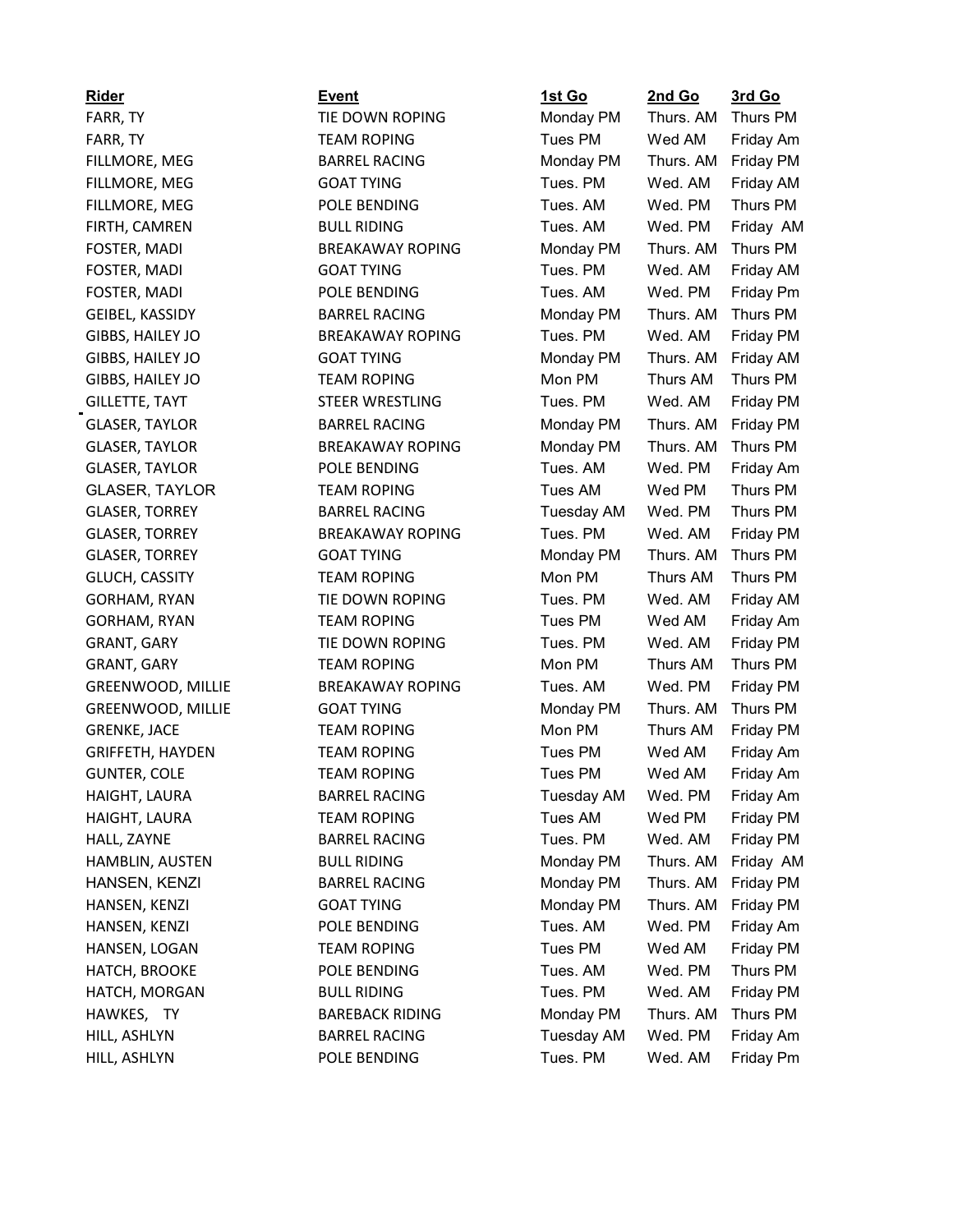## HILLMAN, RAYSON TIE DOWN ROPING HILLMAN, RAYSON TEAM ROPING HILTON, KORTLEN TIE DOWN ROPING HILTON, KORTLEN TEAM ROPING HILTON, TRISTEN TIE DOWN ROPING HILTON, TRISTEN TEAM ROPING HIRSCHI, TYSON BAREBACK RIDING HIRSCHI, TYSON BULL RIDING HIRSCHI, TYSON SADDLE BRONC HUTCHINGS, ALEXIS BARREL RACING HUTCHINGS, ALEXIS GOAT TYING HUTCHINGS, ALEXIS TEAM ROPING HYMAS, TEAGUN TIE DOWN ROPING IVESON, RHIANNA GOAT TYING IVESON, RHIANNA POLE BENDING JAMES, HAYDEN BAREBACK RIDING JENSEN, WYATT TIE DOWN ROPING JENSEN, WYATT TEAM ROPING JENSON, BRINLEY BARREL RACING JOHNSON, JOSIE JO BARREL RACING JOHNSON, JOSIE JO GOAT TYING JOHNSON, MOLLY TEAM ROPING JONES, DAXTON TEAM ROPING JONES, KAITLYN TEAM ROPING JONES, MADISON POLE BENDING KALAFATIC, CLAIRE BARREL RACING KASEL, ROANIE POLE BENDING KESL, KAYLEE GOAT TYING KIGGINS, RIGGIN STEER WRESTLING KING, GEORGIA POLE BENDING KLINGLER, BLAZE TEAM ROPING KLINGLER, KARTER TIE DOWN ROPING KOFOED, SAM STEER WRESTLING KOFOED, SAM TIE DOWN ROPING KOFOED, SAM TEAM ROPING KOYLE, TALYNE TIE DOWN ROPING KOYLE, TALYNE TEAM ROPING

| Rider             | <b>Event</b>            | 1st Go            | 2nd Go    | 3rd Go    |
|-------------------|-------------------------|-------------------|-----------|-----------|
| HILLMAN, RAYSON   | TIE DOWN ROPING         | Tues. AM          | Wed. PM   | Friday AM |
| HILLMAN, RAYSON   | <b>TEAM ROPING</b>      | Tues AM           | Wed PM    | Thurs PM  |
| HILTON, KORTLEN   | TIE DOWN ROPING         | Tues. PM          | Wed. AM   | Thurs PM  |
| HILTON, KORTLEN   | <b>TEAM ROPING</b>      | Tues PM           | Wed AM    | Friday Am |
| HILTON, TRISTEN   | TIE DOWN ROPING         | Tues. PM          | Wed. AM   | Friday PM |
| HILTON, TRISTEN   | <b>TEAM ROPING</b>      | Tues PM           | Wed AM    | Friday Am |
| HIRSCHI, TYSON    | <b>BAREBACK RIDING</b>  | <b>Tuesday AM</b> | Weds. PM  | Friday PM |
| HIRSCHI, TYSON    | <b>BULL RIDING</b>      | Tues, AM          | Wed. PM   | Thurs PM  |
| HIRSCHI, TYSON    | SADDLE BRONC            | Monday PM         | Thurs. AM | Friday AM |
| HUTCHINGS, ALEXIS | <b>BARREL RACING</b>    | <b>Tuesday AM</b> | Wed. PM   | Friday PM |
| HUTCHINGS, ALEXIS | <b>BREAKAWAY ROPING</b> | Monday PM         | Thurs. AM | Friday AM |
| HUTCHINGS, ALEXIS | <b>GOAT TYING</b>       | Tues. PM          | Wed. AM   | Friday PM |
| HUTCHINGS, ALEXIS | <b>TEAM ROPING</b>      | Mon PM            | Thurs AM  | Thurs PM  |
| HYMAS, TEAGUN     | TIE DOWN ROPING         | Monday PM         | Thurs. AM | Thurs PM  |
| IVESON, RHIANNA   | <b>BREAKAWAY ROPING</b> | Tues. PM          | Wed. AM   | Thurs PM  |
| IVESON, RHIANNA   | <b>GOAT TYING</b>       | Tues. AM          | Wed. PM   | Friday AM |
| IVESON, RHIANNA   | POLE BENDING            | Monday PM         | Thurs. AM | Friday Pm |
| JAMES, HAYDEN     | <b>BAREBACK RIDING</b>  | <b>Tuesday PM</b> | Weds. AM  | Friday PM |
| JARO, EMMA        | <b>BARREL RACING</b>    | Tues. PM          | Wed. AM   | Friday PM |
| JENSEN, WYATT     | TIE DOWN ROPING         | Tues. PM          | Wed. AM   | Friday PM |
| JENSEN, WYATT     | <b>TEAM ROPING</b>      | Tues PM           | Wed AM    | Thurs PM  |
| JENSON, BRINLEY   | <b>BARREL RACING</b>    | Monday PM         | Thurs. AM | Thurs PM  |
| JENSON, BRINLEY   | <b>BREAKAWAY ROPING</b> | Tues. AM          | Wed. PM   | Friday AM |
| JOHNSON, JOSIE JO | <b>BARREL RACING</b>    | Tues. PM          | Wed. AM   | Friday PM |
| JOHNSON, JOSIE JO | <b>GOAT TYING</b>       | Monday PM         | Thurs. AM | Thurs PM  |
| JOHNSON, MOLLY    | <b>TEAM ROPING</b>      | Tues AM           | Wed PM    | Thurs PM  |
| JONES, DAXTON     | <b>TEAM ROPING</b>      | Tues PM           | Wed AM    | Friday PM |
| JONES, KAITLYN    | <b>TEAM ROPING</b>      | Tues AM           | Wed PM    | Friday Am |
| JONES, MADISON    | POLE BENDING            | Monday PM         | Thurs. AM | Friday Pm |
| KALAFATIC, CLAIRE | <b>BARREL RACING</b>    | Tues. PM          | Wed. AM   | Friday PM |
| KASEL, ROANIE     | POLE BENDING            | Tues. PM          | Wed. AM   | Thurs PM  |
| KAY, JEREMY       | <b>BULL RIDING</b>      | Tues. PM          | Wed. AM   | Friday AM |
| KESL, KAYLEE      | <b>BREAKAWAY ROPING</b> | Tues. PM          | Wed. AM   | Thurs PM  |
| KESL, KAYLEE      | <b>GOAT TYING</b>       | Monday PM         | Thurs. AM | Friday AM |
| KESL, KAYLEE      | POLE BENDING            | Tues. PM          | Wed. AM   | Thurs PM  |
| KESL, KAYLEE      | <b>TEAM ROPING</b>      | Tues AM           | Wed PM    | Friday PM |
| KIGGINS, RIGGIN   | STEER WRESTLING         | Monday PM         | Thurs. AM | Friday AM |
| KING, GEORGIA     | POLE BENDING            | Tues. AM          | Wed. PM   | Friday Pm |
| KLINGLER, BLAZE   | <b>TEAM ROPING</b>      | Mon PM            | Thurs AM  | Friday PM |
| KLINGLER, KARTER  | TIE DOWN ROPING         | Monday PM         | Thurs. AM | Thurs PM  |
| KOFOED, SAM       | STEER WRESTLING         | Monday PM         | Thurs. AM | Friday PM |
| KOFOED, SAM       | TIE DOWN ROPING         | Tues. PM          | Wed. AM   | Friday AM |
| KOFOED, SAM       | <b>TEAM ROPING</b>      | Tues PM           | Wed AM    | Thurs PM  |
| KOYLE, TALYNE     | TIE DOWN ROPING         | Tues. PM          | Wed. AM   | Thurs PM  |
| KOYLE, TALYNE     | <b>TEAM ROPING</b>      | Mon PM            | Thurs AM  | Thurs PM  |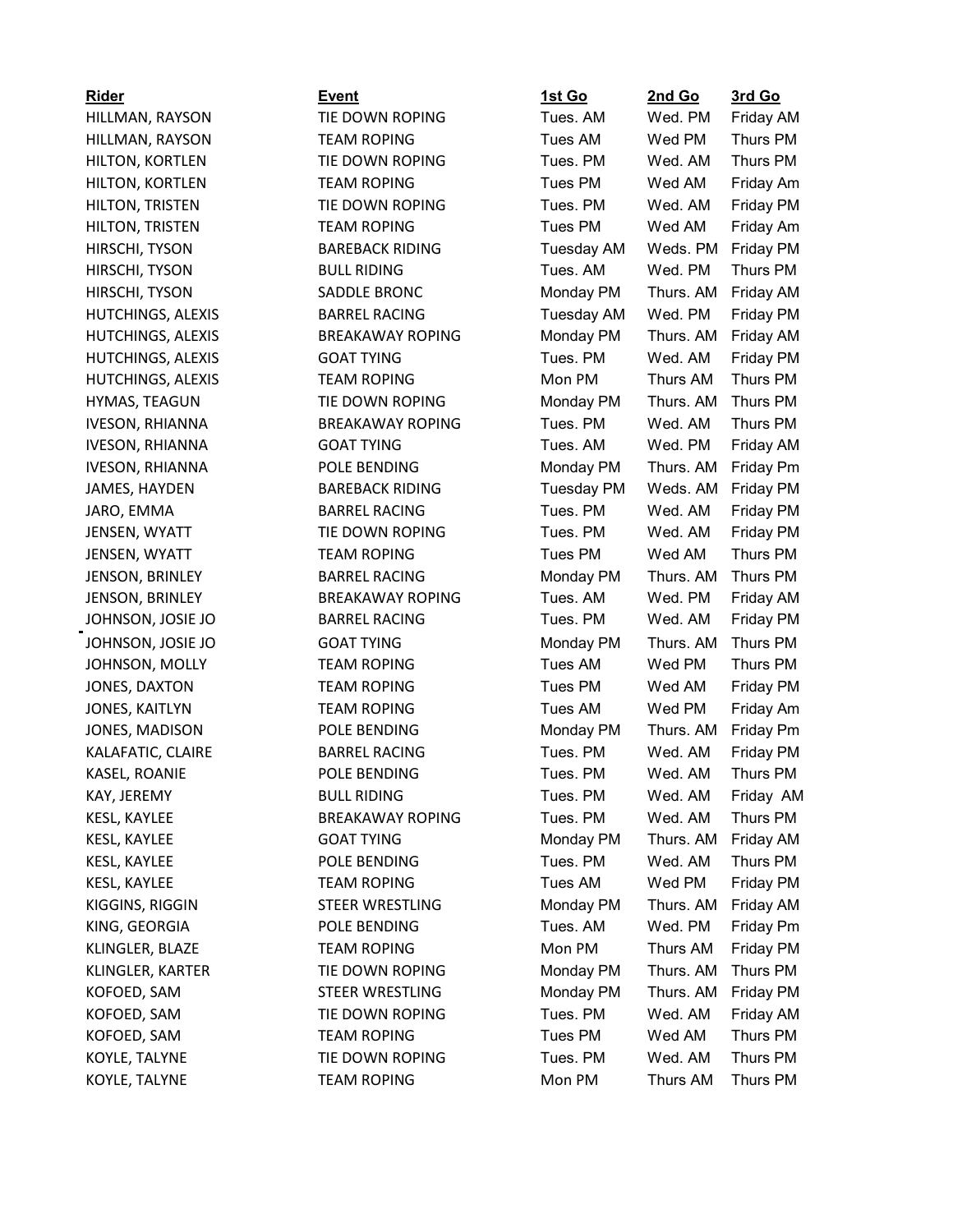### LAFLEUR, BROCK TIE DOWN ROPING LAFLEUR, BROCK TEAM ROPING LANDON, KIZER STEER WRESTLING LARSON, BRYETT SADDLE BRONC LARSON, BRYETT TIE DOWN ROPING LOVELL, COURTNEY GOAT TYING LYMAN, WYATT SADDLE BRONC MACE, OAKLEE TEAM ROPING MADSEN, MAQUELL POLE BENDING MARVIN, QUINCI BREAKAWAY ROPING MATTHEWS, DEREK STEER WRESTLING MAXFIELD, CORBYN TIE DOWN ROPING MAXFIELD, CORBYN TEAM ROPING MAXFIELD, HUNTER BULL RIDING MAXFIELD, KELTON BAREBACK RIDING MCBRIDE, PETER TEAM ROPING MCCURRY, ANNELIESE BARREL RACING MCDANIEL, DEVON TIE DOWN ROPING MCDANIEL, DEVON TEAM ROPING MCDANIEL, MASON TIE DOWN ROPING MCDANIEL, MASON TEAM ROPING MCFARLANE, SLOAN BREAKAWAY ROPING MCFARLANE, SLOAN GOAT TYING MCFARLANE, SLOAN TEAM ROPING MCGINN, DAWSON TEAM ROPING MENDENHALL, DALLY BARREL RACING MENDENHALL, DALLY POLE BENDING MENDENHALL, HANNA BARREL RACING MENDENHALL, HANNA GOAT TYING MENDENHALL, HANNA TEAM ROPING MERICA, QUINN BREAKAWAY ROPING MESSERLI, MACCRAE BULL RIDING MESSERLI, MACCRAE SADDLE BRONC MILLER, JAKE STEER WRESTLING MILLICAN, FALLON BREAKAWAY ROPING MILLICAN, FALLON GOAT TYING MILLICAN, FALLON TEAM ROPING MORTON, JAYLEE BARREL RACING MORTON, JAYLEE POLE BENDING MUNNS, BAILEY BREAKAWAY ROPING

| Rider                 | <b>Event</b>            | <u>1st Go</u>     | 2nd Go    | 3rd Go    |
|-----------------------|-------------------------|-------------------|-----------|-----------|
| LAFLEUR, BROCK        | TIE DOWN ROPING         | Monday PM         | Thurs. AM | Friday AM |
| LAFLEUR, BROCK        | <b>TEAM ROPING</b>      | Tues AM           | Wed PM    | Thurs PM  |
| LANDON, KIZER         | STEER WRESTLING         | Tues. PM          | Wed. AM   | Thurs PM  |
| LARSON, BRYETT        | SADDLE BRONC            | Monday PM         | Thurs. AM | Thurs PM  |
| LARSON, BRYETT        | TIE DOWN ROPING         | Tues. PM          | Wed. AM   | Friday PM |
| LLOYD, RHETT          | <b>TEAM ROPING</b>      | Tues PM           | Wed AM    | Thurs PM  |
| LOVELL, COURTNEY      | <b>GOAT TYING</b>       | Tues. AM          | Wed. PM   | Friday PM |
| LUNDY, RILEY          | <b>BULL RIDING</b>      | Tues. PM          | Wed. AM   | Friday PM |
| LYMAN, WYATT          | SADDLE BRONC            | Tues. PM          | Wed. AM   | Friday Pm |
| MACE, OAKLEE          | <b>TEAM ROPING</b>      | Tues AM           | Wed PM    | Friday PM |
| MADSEN, MAQUELL       | POLE BENDING            | Monday PM         | Thurs. AM | Friday Pm |
| MARVIN, QUINCI        | <b>BREAKAWAY ROPING</b> | Tues. AM          | Wed. PM   | Friday AM |
| MATTHEWS, DEREK       | STEER WRESTLING         | Tues. AM          | Wed. PM   | Thurs PM  |
| MAXFIELD, CORBYN      | TIE DOWN ROPING         | Monday PM         | Thurs. AM | Friday PM |
| MAXFIELD, CORBYN      | <b>TEAM ROPING</b>      | Tues PM           | Wed AM    | Thurs PM  |
| MAXFIELD, HUNTER      | <b>BULL RIDING</b>      | Tues. AM          | Wed. PM   | Friday PM |
| MAXFIELD, KELTON      | <b>BAREBACK RIDING</b>  | <b>Tuesday AM</b> | Weds. PM  | Thurs PM  |
| MCBRIDE, PETER        | <b>TEAM ROPING</b>      | Tues AM           | Wed PM    | Friday PM |
| MCCURRY, ANNELIESE    | <b>BARREL RACING</b>    | Tues. PM          | Wed. AM   | Friday Am |
| MCDANIEL, DEVON       | TIE DOWN ROPING         | Tues. AM          | Wed. PM   | Thurs PM  |
| MCDANIEL, DEVON       | <b>TEAM ROPING</b>      | Mon PM            | Thurs AM  | Friday PM |
| MCDANIEL, MASON       | TIE DOWN ROPING         | Monday PM         | Thurs. AM | Friday AM |
| MCDANIEL, MASON       | <b>TEAM ROPING</b>      | Tues PM           | Wed AM    | Friday Am |
| MCFARLANE, SLOAN      | <b>BREAKAWAY ROPING</b> | Tues. PM          | Wed. AM   | Thurs PM  |
| MCFARLANE, SLOAN      | <b>GOAT TYING</b>       | Monday PM         | Thurs. AM | Friday PM |
| MCFARLANE, SLOAN      | <b>TEAM ROPING</b>      | Tues AM           | Wed PM    | Friday Am |
| MCGINN, DAWSON        | <b>TEAM ROPING</b>      | Tues AM           | Wed PM    | Friday Am |
| MENDENHALL, DALLY     | <b>BARREL RACING</b>    | Monday PM         | Thurs. AM | Friday PM |
| MENDENHALL, DALLY     | POLE BENDING            | Tues. PM          | Wed. AM   | Friday Am |
| MENDENHALL, HANNA     | <b>BARREL RACING</b>    | Monday PM         | Thurs. AM | Thurs PM  |
| MENDENHALL, HANNA     | <b>GOAT TYING</b>       | Tues. PM          | Wed. AM   | Friday PM |
| MENDENHALL, HANNA     | <b>TEAM ROPING</b>      | Tues PM           | Wed AM    | Thurs PM  |
| MERICA, QUINN         | <b>BREAKAWAY ROPING</b> | Tues. PM          | Wed. AM   | Friday PM |
| MESSERLI, MACCRAE     | <b>BULL RIDING</b>      | Monday PM         | Thurs. AM | Friday PM |
| MESSERLI, MACCRAE     | SADDLE BRONC            | Tues. AM          | Wed. PM   | Thurs PM  |
| MILLER, BILLIE        | <b>BULL RIDING</b>      | Monday PM         | Thurs. AM | Friday AM |
| MILLER, JAKE          | STEER WRESTLING         | Tues. PM          | Wed. AM   | Friday PM |
| MILLER, JAKE          | <b>TEAM ROPING</b>      | Tues PM           | Wed AM    | Friday Am |
| MILLICAN, FALLON      | <b>BREAKAWAY ROPING</b> | Tues. PM          | Wed. AM   | Friday AM |
| MILLICAN, FALLON      | <b>GOAT TYING</b>       | Tues. AM          | Wed. PM   | Friday PM |
| MILLICAN, FALLON      | <b>TEAM ROPING</b>      | Tues PM           | Wed AM    | Friday Am |
| MORTON, JAYLEE        | <b>BARREL RACING</b>    | Tues. PM          | Wed. AM   | Friday Am |
| <b>MORTON, JAYLEE</b> | POLE BENDING            | Tues. AM          | Wed. PM   | Friday Pm |
| MUNNS, BAILEY         | <b>BREAKAWAY ROPING</b> | Monday PM         | Thurs. AM | Friday AM |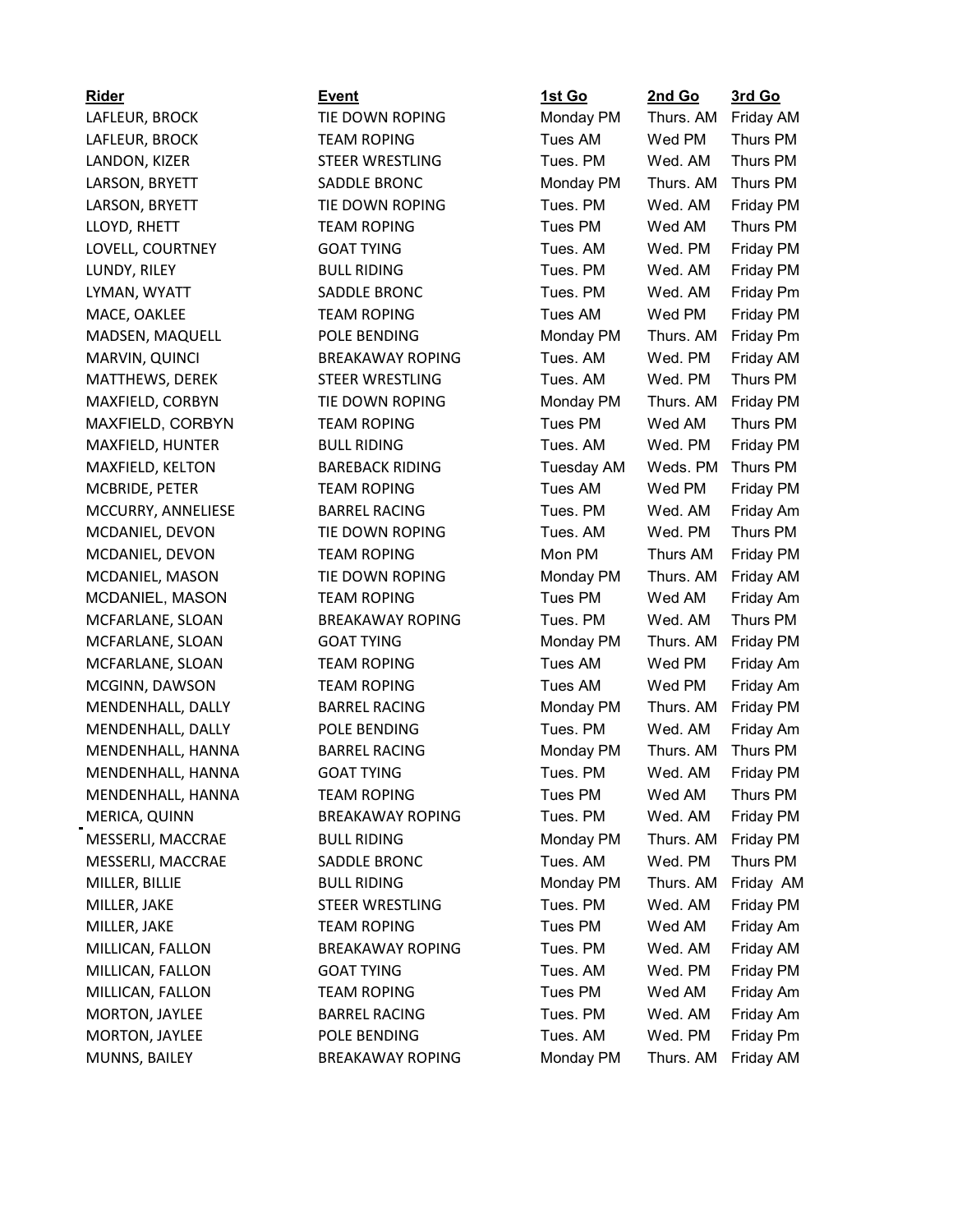| <b>Rider</b>            | Event                   | 1st Go            | 2nd Go    | 3rd Go    |
|-------------------------|-------------------------|-------------------|-----------|-----------|
| NANNINI, WILL           | STEER WRESTLING         | Monday PM         | Thurs. AM | Friday AM |
| NANNINI, WILL           | TIE DOWN ROPING         | Tues. PM          | Wed. AM   | Friday PM |
| NANNINI, WILL           | <b>TEAM ROPING</b>      | Tues PM           | Wed AM    | Thurs PM  |
| NEF, HADLIE             | <b>BARREL RACING</b>    | Tues. PM          | Wed. AM   | Friday Am |
| NELSON, RAEGON          | POLE BENDING            | Tues. PM          | Wed. AM   | Thurs PM  |
| NEWMAN, BREYER          | <b>BARREL RACING</b>    | <b>Tuesday AM</b> | Wed. PM   | Friday PM |
| NEWMAN, BREYER          | <b>BREAKAWAY ROPING</b> | Monday PM         | Thurs. AM | Thurs PM  |
| NEWMAN, BREYER          | <b>GOAT TYING</b>       | Tues. AM          | Wed. PM   | Friday AM |
| NEWMAN, BREYER          | <b>TEAM ROPING</b>      | Mon PM            | Thurs AM  | Thurs PM  |
| NIELSON, SIDNEY         | <b>BREAKAWAY ROPING</b> | Tues. AM          | Wed. PM   | Friday PM |
| NIELSON, SIDNEY         | POLE BENDING            | Monday PM         | Thurs. AM | Friday Am |
| OLAVESON, COOPER        | <b>BAREBACK RIDING</b>  | Monday PM         | Thurs. AM | Friday Am |
| OLAVESON, COOPER        | SADDLE BRONC            | Tues. AM          | Wed. PM   | Friday Pm |
| OLAVESON, COOPER        | <b>TEAM ROPING</b>      | Tues PM           | Wed AM    | Friday Am |
| OLESON, IRA             | SADDLE BRONC            | Tues. PM          | Wed. AM   | Friday AM |
| OLESON, IRA             | STEER WRESTLING         | Tues. AM          | Wed. PM   | Thurs PM  |
| OLESON, IRA             | TIE DOWN ROPING         | Monday PM         | Thurs. AM | Friday PM |
| OLESON, IRA             | <b>TEAM ROPING</b>      | Tues PM           | Wed AM    | Thurs PM  |
| ORMOND, LEXI            | POLE BENDING            | Monday PM         | Thurs. AM | Thurs PM  |
| <b>OWENS, TENNESSEE</b> | <b>BAREBACK RIDING</b>  | <b>Tuesday PM</b> | Weds. AM  | Friday Am |
| <b>OWENS, TENNESSEE</b> | <b>BULL RIDING</b>      | Tues. AM          | Wed. PM   | Friday PM |
| PAGE, LOGAN             | <b>BULL RIDING</b>      | Tues. PM          | Wed. AM   | Friday AM |
| PALMER, KASON           | <b>BULL RIDING</b>      | Tues. AM          | Wed. PM   | Thurs PM  |
| PARK, REAGAN            | <b>BARREL RACING</b>    | Monday PM         | Thurs. AM | Friday Am |
| PARKER, ASHTON          | <b>TEAM ROPING</b>      | Mon PM            | Thurs AM  | Friday Am |
| PARKER, LANEY           | <b>BARREL RACING</b>    | <b>Tuesday AM</b> | Wed. PM   | Thurs PM  |
| PARKER, LANEY           | <b>GOAT TYING</b>       | Monday PM         | Thurs. AM | Friday PM |
| PARKER, LANEY           | POLE BENDING            | Tues. PM          | Wed. AM   | Friday Pm |
| PAVKOV, COOPER          | TIE DOWN ROPING         | Monday PM         | Thurs. AM | Thurs PM  |
| PAVKOV, COOPER          | <b>TEAM ROPING</b>      | Tues PM           | Wed AM    | Friday Am |
| PAYNE, NATHAN           | TIE DOWN ROPING         | Tues. PM          | Wed. AM   | Friday AM |
| PAYNE, NATHAN           | <b>TEAM ROPING</b>      | Tues PM           | Wed AM    | Friday PM |
| PEARSON, CASEYN         | SADDLE BRONC            | Tues. AM          | Wed. PM   | Friday AM |
| PEARSON, CASEYN         | TIE DOWN ROPING         | Tues. PM          | Wed. AM   | Thurs PM  |
| PEARSON, RAIMEE         | <b>GOAT TYING</b>       | Tues. AM          | Wed. PM   | Friday AM |
| PEARSON, WESLEY         | <b>BULL RIDING</b>      | Monday PM         | Thurs. AM | Thurs PM  |
| PEARSON, WYATT          | <b>BULL RIDING</b>      | Tues. PM          | Wed. AM   | Friday AM |
| PERKES, ADY             | <b>BARREL RACING</b>    | Tues. PM          | Wed. AM   | Friday PM |
| PERKES, ADY             | POLE BENDING            | Monday PM         | Thurs. AM | Friday Am |
| PETERSON, WYATT         | <b>TEAM ROPING</b>      | Mon PM            | Thurs AM  | Thurs PM  |
| PHELPS, HAILEY          | <b>BARREL RACING</b>    | Monday PM         | Thurs. AM | Friday Am |
| POWELL, DEETTE          | <b>BREAKAWAY ROPING</b> | Monday PM         | Thurs. AM | Friday PM |
| POWELL, DEETTE          | <b>GOAT TYING</b>       | Tues. PM          | Wed. AM   | Thurs PM  |
| POWELL, DEETTE          | POLE BENDING            | Tues. AM          | Wed. PM   | Friday Am |
| POWELL, KODALE          | STEER WRESTLING         | Monday PM         | Thurs. AM | Thurs PM  |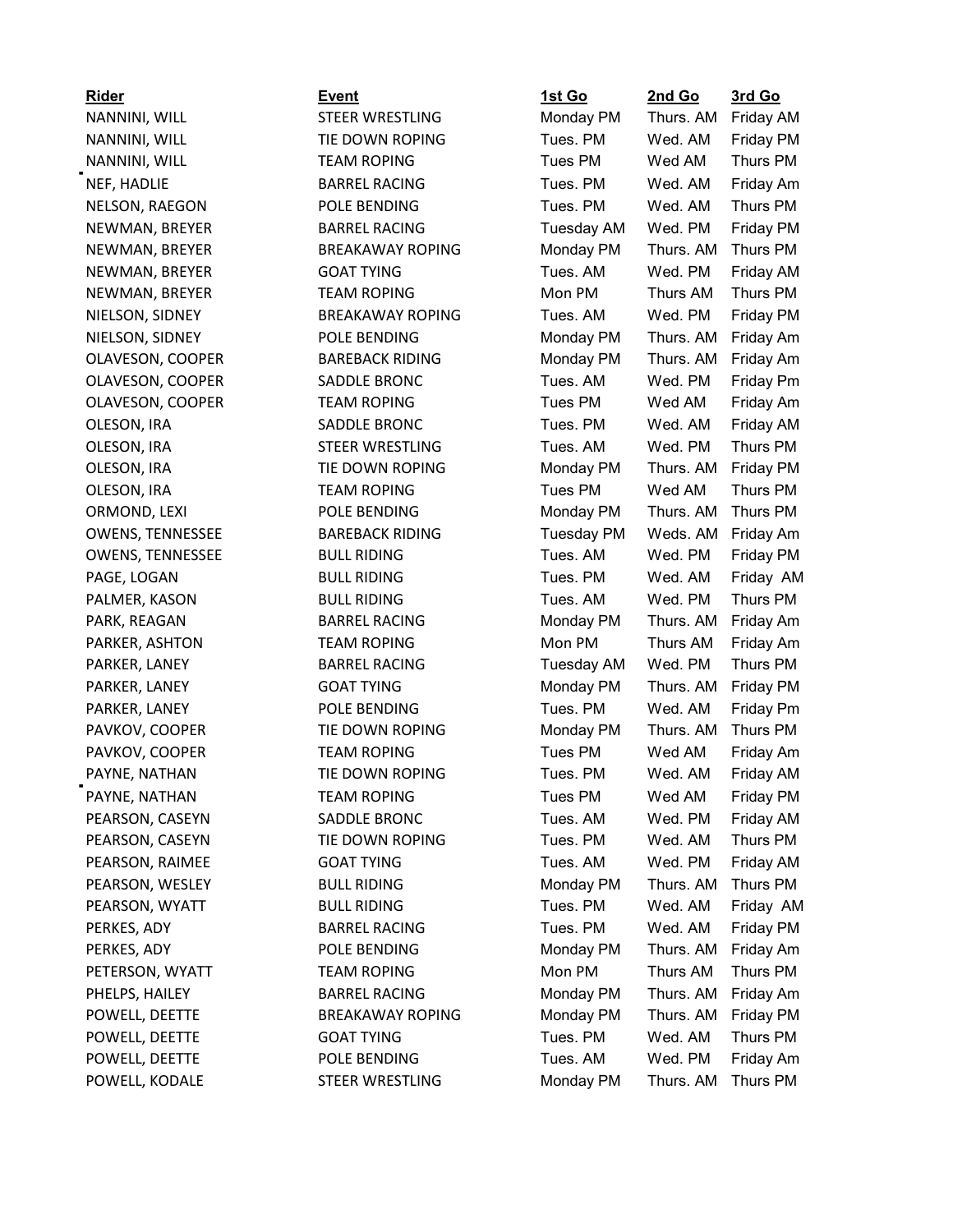| Rider              | <b>Event</b>            | 1st Go            | 2nd Go    | 3rd Go    |
|--------------------|-------------------------|-------------------|-----------|-----------|
| REAM, HAILEY JO    | <b>BARREL RACING</b>    | Tues. PM          | Wed. AM   | Thurs PM  |
| REEDER, LINCOLN    | TIE DOWN ROPING         | Tues. PM          | Wed. AM   | Thurs PM  |
| REYNOLDS, JONAH    | STEER WRESTLING         | Tues. AM          | Wed. PM   | Friday PM |
| RICHINS, COLE      | TIE DOWN ROPING         | Tues. AM          | Wed. PM   | Friday AM |
| RICHINS, COLE      | <b>TEAM ROPING</b>      | Tues AM           | Wed PM    | Thurs PM  |
| RICHINS, ORIN      | <b>TEAM ROPING</b>      | Tues AM           | Wed PM    | Thurs PM  |
| RICKS, ABBY        | POLE BENDING            | Monday PM         | Thurs. AM | Friday Am |
| RIGBY, KEATON      | <b>BULL RIDING</b>      | Tues. PM          | Wed. AM   | Thurs PM  |
| ROBERTSON, KASSIDY | <b>BREAKAWAY ROPING</b> | Tues. PM          | Wed. AM   | Friday PM |
| ROBERTSON, KASSIDY | <b>TEAM ROPING</b>      | Tues PM           | Wed AM    | Friday Am |
| ROBINSON, SHANNA   | <b>BARREL RACING</b>    | <b>Tuesday AM</b> | Wed. PM   | Friday PM |
| ROBINSON, SHANNA   | <b>GOAT TYING</b>       | Tues. PM          | Wed. AM   | Thurs PM  |
| ROCHE, HUNTER      | STEER WRESTLING         | Tues. AM          | Wed. PM   | Thurs PM  |
| ROCHE, HUNTER      | TIE DOWN ROPING         | Tues. PM          | Wed. AM   | Friday PM |
| ROCHE, HUNTER      | <b>TEAM ROPING</b>      | Tues PM           | Wed AM    | Friday Am |
| ROE, ALX           | <b>BREAKAWAY ROPING</b> | Tues. PM          | Wed. AM   | Friday PM |
| ROE, ALX           | <b>TEAM ROPING</b>      | Mon PM            | Thurs AM  | Friday PM |
| ROMRELL, EMILY     | <b>BARREL RACING</b>    | Tues. PM          | Wed. AM   | Friday Am |
| ROMRELL, EMILY     | POLE BENDING            | Tues. AM          | Wed. PM   | Thurs PM  |
| ROSS, GEORGE       | <b>BULL RIDING</b>      | Tues. PM          | Wed. AM   | Friday PM |
| RUCKER, ADDEY      | <b>GOAT TYING</b>       | Monday PM         | Thurs. AM | Friday AM |
| SANDERSON, KREED   | STEER WRESTLING         | Monday PM         | Thurs. AM | Friday AM |
| SANDERSON, KREED   | TIE DOWN ROPING         | Tues. AM          | Wed. PM   | Friday PM |
| SAUNDERS, SAM      | TIE DOWN ROPING         | Tues. AM          | Wed. PM   | Thurs PM  |
| SAUNDERS, SAM      | <b>TEAM ROPING</b>      | Tues AM           | Wed PM    | Friday Am |
| SCHAFFELD, COY     | TIE DOWN ROPING         | Tues. AM          | Wed. PM   | Friday AM |
| SCHAFFELD, COY     | <b>TEAM ROPING</b>      | Mon PM            | Thurs AM  | Thurs PM  |
| SCHAFFELD, KASE    | TIE DOWN ROPING         | Tues. AM          | Wed. PM   | Friday AM |
| SCHAFFELD, KASE    | <b>TEAM ROPING</b>      | Mon PM            | Thurs AM  | Thurs PM  |
| SCHIELKE, CHANCE   | <b>BAREBACK RIDING</b>  | Tuesday AM        | Weds. PM  | Friday PM |
| SCHWEER, GAGE      | SADDLE BRONC            | Monday PM         | Thurs. AM | Thurs PM  |
| SEAMONS, COOPER    | <b>STEER WRESTLING</b>  | Tues. AM          | Wed. PM   | Friday AM |
| SEAMONS, COOPER    | <b>TEAM ROPING</b>      | Tues AM           | Wed PM    | Friday PM |
| SEARS, SIERRA      | <b>BREAKAWAY ROPING</b> | Tues. AM          | Wed. PM   | Friday PM |
| SEARS, SIERRA      | POLE BENDING            | Monday PM         | Thurs. AM | Friday Am |
| SEARS, SIERRA      | <b>TEAM ROPING</b>      | Tues PM           | Wed AM    | Thurs PM  |
| SEVERE, BRY        | TIE DOWN ROPING         | Tues. AM          | Wed. PM   | Friday PM |
| SEVERE, BRY        | <b>TEAM ROPING</b>      | Tues AM           | Wed PM    | Friday Am |
| SHAW, PRESTON      | SADDLE BRONC            | Tues. AM          | Wed. PM   | Friday AM |
| SHIFFLETT, ELLEE   | <b>BREAKAWAY ROPING</b> | Monday PM         | Thurs. AM | Friday AM |
| SHIFFLETT, ELLEE   | <b>TEAM ROPING</b>      | Tues AM           | Wed PM    | Friday PM |
| SIMPER, CARSON     | <b>BULL RIDING</b>      | Tues. AM          | Wed. PM   | Friday PM |
| SKINNER, KAYDEN    | STEER WRESTLING         | Monday PM         | Thurs. AM | Friday PM |
| SMITH, BRECKEN     | <b>BARREL RACING</b>    | Tues. PM          | Wed. AM   | Friday PM |
|                    | <b>BREAKAWAY ROPING</b> | Monday PM         | Thurs. AM | Friday AM |
| SMITH, BRECKEN     |                         | Tues. AM          | Wed. PM   | Thurs PM  |
| SMITH, BRECKEN     | POLE BENDING            |                   |           |           |
| SMITH, ETHAN       | STEER WRESTLING         | Tues. AM          | Wed. PM   | Friday PM |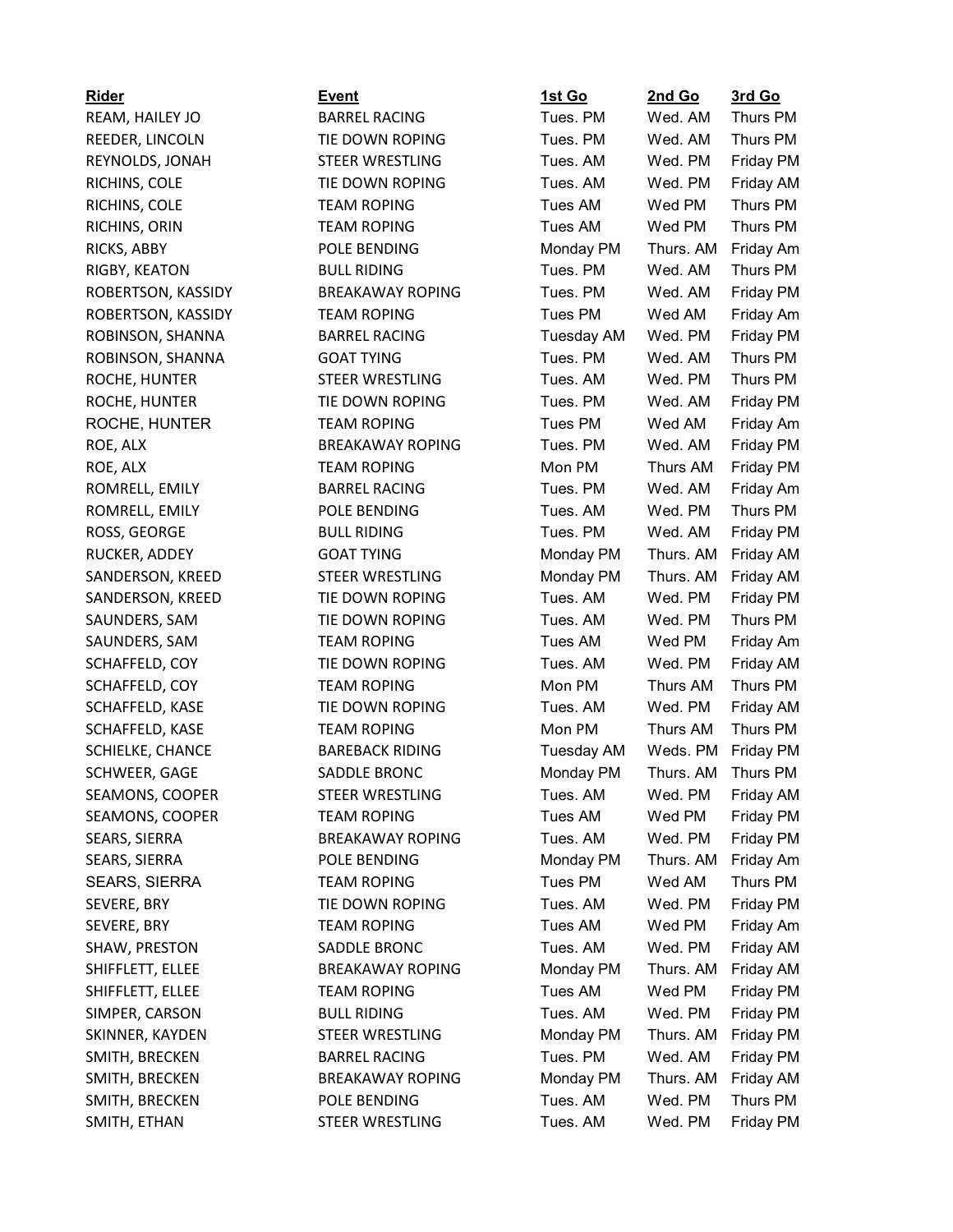| <b>Rider</b>            | <b>Event</b>            | <u>1st Go</u>     | 2nd Go    | <u>3rd Go</u>    |
|-------------------------|-------------------------|-------------------|-----------|------------------|
| SMITH, GABE             | <b>STEER WRESTLING</b>  | Tues. PM          | Wed. AM   | Friday AM        |
| SMITH, GABE             | TIE DOWN ROPING         | Tues. AM          | Wed. PM   | <b>Friday PM</b> |
| SMITH, GABE             | <b>TEAM ROPING</b>      | Mon PM            | Thurs AM  | Thurs PM         |
| SMITH, JETT             | <b>TEAM ROPING</b>      | Mon PM            | Thurs AM  | Thurs PM         |
| SMITH, RYEN             | POLE BENDING            | Monday PM         | Thurs. AM | <b>Friday Pm</b> |
| SMITH, TAYLAR           | <b>GOAT TYING</b>       | Tues. AM          | Wed. PM   | Friday AM        |
| SOUTHERN, ETHAN         | <b>BAREBACK RIDING</b>  | <b>Tuesday PM</b> | Weds. AM  | Friday Am        |
| SOUTHERN, ETHAN         | <b>STEER WRESTLING</b>  | Monday PM         | Thurs. AM | Thurs PM         |
| SOUTHERN, ETHAN         | <b>TEAM ROPING</b>      | Tues AM           | Wed PM    | Friday Am        |
| SPRATLING, WESLEY       | SADDLE BRONC            | Tues, PM          | Wed. AM   | <b>Friday PM</b> |
| ST. ONGE, JESSE         | TIE DOWN ROPING         | Monday PM         | Thurs. AM | <b>Friday AM</b> |
| STAPELMAN, CLAY         | <b>TEAM ROPING</b>      | Mon PM            | Thurs AM  | Thurs PM         |
| STELLY, DALLEN          | <b>TEAM ROPING</b>      | Tues AM           | Wed PM    | Friday Am        |
| STOUARD, KASHLI         | <b>TEAM ROPING</b>      | Mon PM            | Thurs AM  | Thurs PM         |
| STOUARD, KILAH          | <b>BREAKAWAY ROPING</b> | Monday PM         | Thurs. AM | Thurs PM         |
| STOUARD, KILAH          | <b>GOAT TYING</b>       | Tues. PM          | Wed. AM   | Thurs PM         |
| STROUD, HAYLEE          | <b>BREAKAWAY ROPING</b> | Monday PM         | Thurs. AM | <b>Friday PM</b> |
| STROUD, HAYLEE          | <b>TEAM ROPING</b>      | Mon PM            | Thurs AM  | Thurs PM         |
| STROUD, JAYCEE          | <b>GOAT TYING</b>       | Monday PM         | Thurs. AM | Thurs PM         |
| STROUD, PACELYN         | <b>BARREL RACING</b>    | Monday PM         | Thurs. AM | Friday Am        |
| STUBBS, AMANDA          | <b>GOAT TYING</b>       | Monday PM         | Thurs. AM | Friday AM        |
| <b>SUTTON, BRYLEE</b>   | <b>BARREL RACING</b>    | Monday PM         | Thurs. AM | <b>Friday PM</b> |
| TABER, MEGAN            | <b>BARREL RACING</b>    | Tues. PM          | Wed. AM   | Thurs PM         |
| TABER, MEGAN            | <b>GOAT TYING</b>       | Monday PM         | Thurs. AM | Thurs PM         |
| TABER, MEGAN            | POLE BENDING            | Tues. AM          | Wed. PM   | Friday Am        |
| TALBOT, TRENTON         | <b>TEAM ROPING</b>      | Tues PM           | Wed AM    | Friday Am        |
| <b>TAYLOR, TUCKER</b>   | <b>BULL RIDING</b>      | Tues. PM          | Wed. AM   | Friday PM        |
| TELFORD, SHAWNY         | <b>BARREL RACING</b>    | Tuesday AM        | Wed. PM   | Thurs PM         |
| TELFORD, SHAWNY         | <b>BREAKAWAY ROPING</b> | Monday PM         | Thurs. AM | <b>Friday AM</b> |
| TELFORD, SHAWNY         | POLE BENDING            | Tues, PM          | Wed. AM   | Friday Pm        |
| TELFORD, SIERRA         | <b>BARREL RACING</b>    | Monday PM         | Thurs. AM | Friday Am        |
| TELFORD, SIERRA         | <b>BREAKAWAY ROPING</b> | Tues. AM          | Wed. PM   | Thurs PM         |
| TELFORD, SIERRA         | <b>GOAT TYING</b>       | Tues. PM          | Wed. AM   | Friday AM        |
| TELLER, JACE            | STEER WRESTLING         | Tues. PM          | Wed. AM   | <b>Friday PM</b> |
| THOMAS, MESA            | <b>BARREL RACING</b>    | Monday PM         | Thurs. AM | Friday Am        |
| THOMAS, MESA            | <b>BREAKAWAY ROPING</b> | Tues. PM          | Wed. AM   | <b>Friday PM</b> |
| THOMPSON, BOEDY         | TIE DOWN ROPING         | Tues. PM          | Wed. AM   | Friday PM        |
| THOMPSON, BOEDY         | <b>TEAM ROPING</b>      | Tues PM           | Wed AM    | Thurs PM         |
| THOMPSON, TYLEE         | <b>BREAKAWAY ROPING</b> | Monday PM         | Thurs. AM | Friday AM        |
| <b>TONKS, PAIGE</b>     | <b>GOAT TYING</b>       | Tues. PM          | Wed. AM   | Thurs PM         |
| <b>TONKS, PAIGE</b>     | <b>TEAM ROPING</b>      | Tues PM           | Wed AM    | <b>Friday PM</b> |
| <b>TORRES, MCKINSEY</b> | <b>BARREL RACING</b>    | Monday PM         | Thurs. AM | Thurs PM         |
| <b>TORRES, MCKINSEY</b> | POLE BENDING            | Tues. PM          | Wed. AM   | Friday Am        |
| TOTTEN, JADA JUNE       | <b>BREAKAWAY ROPING</b> | Monday PM         | Thurs. AM | Friday AM        |
| TOTTEN, JADA JUNE       | <b>GOAT TYING</b>       | Tues. AM          | Wed. PM   | <b>Friday PM</b> |
| TOTTEN, JADA JUNE       | POLE BENDING            | Tues. PM          | Wed. AM   | Thurs PM         |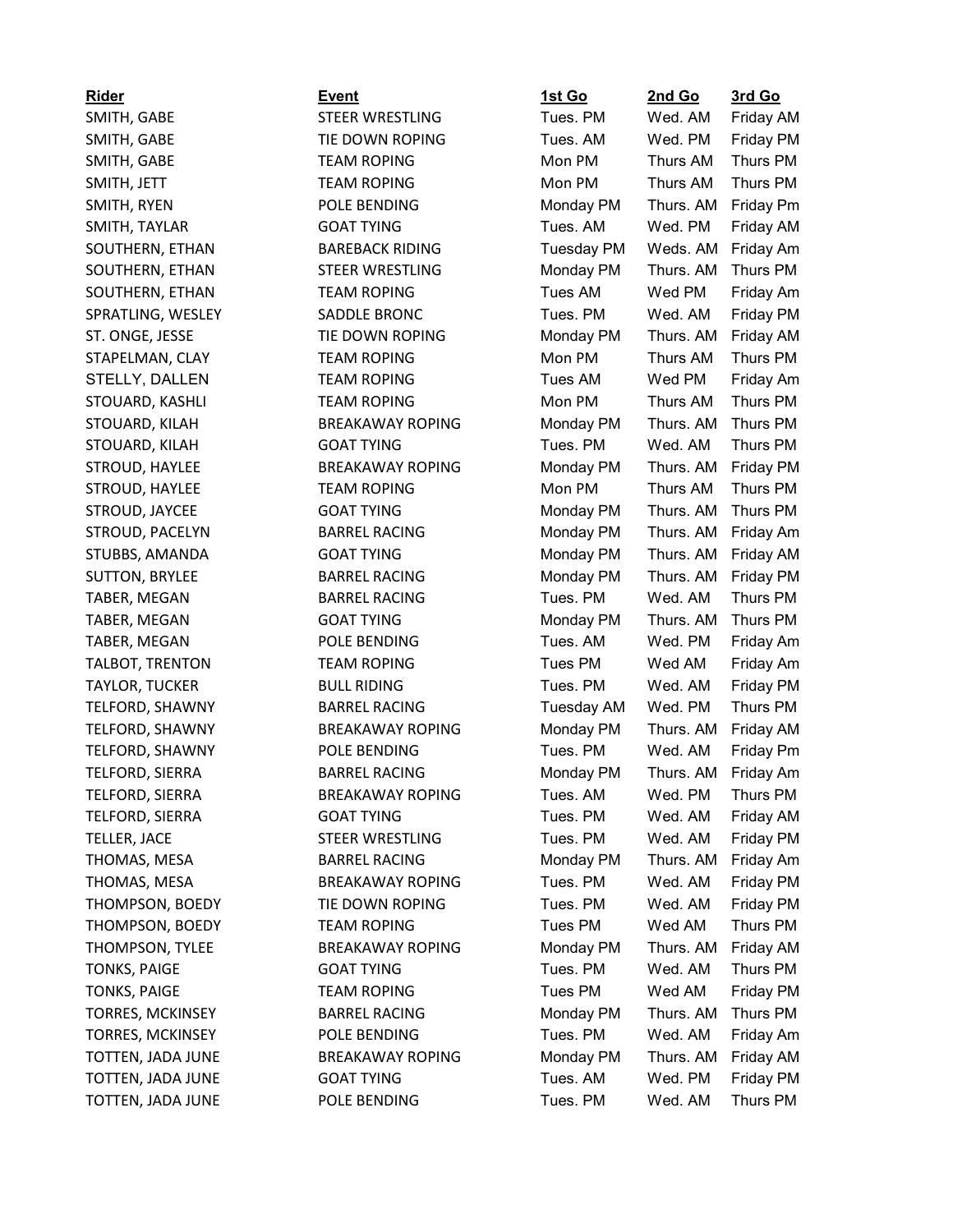| <u>Rider</u>             |
|--------------------------|
| <b>TUBBS, ADDLER</b>     |
| <b>TURNER, DAWSON</b>    |
| URRUTIA, GARRETT         |
| URRUTIA, GARRETT         |
| VANDERWIEL, RYEN         |
| VANTASSELL, CHELBY       |
| VILLALON, LINDSEY        |
| VILLALON, LINDSEY        |
| WALKER, COOPER           |
| WALKER, COOPER           |
| <b>WANSTROM, TYLER</b>   |
| WANSTROM, TYLER          |
| WANSTROM, TYLER          |
| WARD, CONOR              |
| WARD, CONOR              |
| WARNER, JAYDON           |
| WARNER, JAYDON           |
| <b>WARNER, SHAYLEE</b>   |
| WARNER, SHAYLEE          |
| WARNER, WILLIAM          |
| WARNER, WILLIAM          |
| WARR, ARON-SHAYNE        |
| WARR, ARON-SHAYNE        |
| WARR, ARON-SHAYNE        |
| WARR, LAKEN              |
| <b>WARRICK, TYLEE JO</b> |
| WAYMIRE, DILLON          |
| WAYMIRE, DILLON          |
| WEAVER, WESTON           |
| WEBSTER, MEGAN           |
| WEBSTER, MEGAN           |
| WEED, CEASAR             |
| WELLS, CORRD             |
| WHITE, WAYLAN            |
| WHITE, WAYLAN            |
| WHITE, WAYLAN            |
| WILLIAMS, COOPER         |
| WILLIAMS, COOPER         |
| WILLIAMS, KENDELL        |
| WILLIAMS, WYLEE          |
| WINWARD, JACEE           |
| WOODS, CHEZNI            |
| <b>WRIGHT, ADYSON</b>    |
| <b>WRIGHT, ADYSON</b>    |
| WRIGHT, JENNA            |
|                          |

| Rider                 | <b>Event</b>            | <u>1st Go</u>     | 2nd Go    | 3rd Go    |
|-----------------------|-------------------------|-------------------|-----------|-----------|
| TUBBS, ADDLER         | <b>TEAM ROPING</b>      | Mon PM            | Thurs AM  | Friday Am |
| TURNER, DAWSON        | <b>TEAM ROPING</b>      | Tues PM           | Wed AM    | Friday Am |
| URRUTIA, GARRETT      | <b>BULL RIDING</b>      | Tues. AM          | Wed. PM   | Thurs PM  |
| URRUTIA, GARRETT      | <b>STEER WRESTLING</b>  | Tues. PM          | Wed. AM   | Friday PM |
| VANDERWIEL, RYEN      | POLE BENDING            | Tues. PM          | Wed. AM   | Thurs PM  |
| VANTASSELL, CHELBY    | POLE BENDING            | Tues. AM          | Wed. PM   | Thurs PM  |
| VILLALON, LINDSEY     | <b>BARREL RACING</b>    | <b>Tuesday AM</b> | Wed. PM   | Thurs PM  |
| VILLALON, LINDSEY     | <b>BREAKAWAY ROPING</b> | Tues. PM          | Wed. AM   | Friday PM |
| WALKER, COOPER        | TIE DOWN ROPING         | Tues. AM          | Wed. PM   | Friday PM |
| WALKER, COOPER        | <b>TEAM ROPING</b>      | Mon PM            | Thurs AM  | Thurs PM  |
| WANSTROM, TYLER       | STEER WRESTLING         | Tues. PM          | Wed. AM   | Friday AM |
| WANSTROM, TYLER       | TIE DOWN ROPING         | Tues. AM          | Wed. PM   | Thurs PM  |
| WANSTROM, TYLER       | <b>TEAM ROPING</b>      | Tues AM           | Wed PM    | Friday PM |
| WARD, CONOR           | TIE DOWN ROPING         | Tues. PM          | Wed. AM   | Thurs PM  |
| WARD, CONOR           | <b>TEAM ROPING</b>      | Tues PM           | Wed AM    | Friday Am |
| WARNER, JAYDON        | TIE DOWN ROPING         | Monday PM         | Thurs. AM | Thurs PM  |
| WARNER, JAYDON        | <b>TEAM ROPING</b>      | Tues PM           | Wed AM    | Friday PM |
| WARNER, SHAYLEE       | <b>BREAKAWAY ROPING</b> | Tues, AM          | Wed. PM   | Friday PM |
| WARNER, SHAYLEE       | <b>TEAM ROPING</b>      | Mon PM            | Thurs AM  | Thurs PM  |
| WARNER, WILLIAM       | TIE DOWN ROPING         | Monday PM         | Thurs. AM | Friday AM |
| WARNER, WILLIAM       | <b>TEAM ROPING</b>      | Tues PM           | Wed AM    | Friday PM |
| WARR, ARON-SHAYNE     | <b>BREAKAWAY ROPING</b> | Monday PM         | Thurs. AM | Friday PM |
| WARR, ARON-SHAYNE     | <b>GOAT TYING</b>       | Monday PM         | Thurs. AM | Thurs PM  |
| WARR, ARON-SHAYNE     | POLE BENDING            | Tues. AM          | Wed. PM   | Friday Am |
| WARR, LAKEN           | <b>GOAT TYING</b>       | Tues. AM          | Wed. PM   | Friday AM |
| WARRICK, TYLEE JO     | POLE BENDING            | Tues. PM          | Wed. AM   | Friday Am |
| WAYMIRE, DILLON       | TIE DOWN ROPING         | Monday PM         | Thurs. AM | Friday PM |
| WAYMIRE, DILLON       | <b>TEAM ROPING</b>      | Tues AM           | Wed PM    | Friday PM |
| <b>WEAVER, WESTON</b> | <b>TEAM ROPING</b>      | Mon PM            | Thurs AM  | Friday PM |
| WEBSTER, MEGAN        | <b>BARREL RACING</b>    | Tues. PM          | Wed. AM   | Friday Am |
| WEBSTER, MEGAN        | <b>BREAKAWAY ROPING</b> | Tues. AM          | Wed. PM   | Thurs PM  |
| WEED, CEASAR          | <b>BULL RIDING</b>      | Monday PM         | Thurs. AM | Friday AM |
| WELLS, CORRD          | TIE DOWN ROPING         | Monday PM         | Thurs. AM | Friday AM |
| WHITE, WAYLAN         | <b>BULL RIDING</b>      | Monday PM         | Thurs. AM | Thurs PM  |
| WHITE, WAYLAN         | SADDLE BRONC            | Tues. AM          | Wed. PM   | Friday Pm |
| WHITE, WAYLAN         | <b>TEAM ROPING</b>      | Tues AM           | Wed PM    | Friday Am |
| WILLIAMS, COOPER      | SADDLE BRONC            | Monday PM         | Thurs. AM | Thurs PM  |
| WILLIAMS, COOPER      | <b>TEAM ROPING</b>      | Tues AM           | Wed PM    | Friday PM |
| WILLIAMS, KENDELL     | <b>GOAT TYING</b>       | Monday PM         | Thurs. AM | Friday PM |
| WILLIAMS, WYLEE       | <b>TEAM ROPING</b>      | Tues AM           | Wed PM    | Friday Am |
| WINWARD, JACEE        | <b>BREAKAWAY ROPING</b> | Tues. AM          | Wed. PM   | Friday AM |
| WOODS, CHEZNI         | <b>GOAT TYING</b>       | Monday PM         | Thurs. AM | Friday PM |
| WRIGHT, ADYSON        | <b>BARREL RACING</b>    | <b>Tuesday AM</b> | Wed. PM   | Thurs PM  |
| WRIGHT, ADYSON        | POLE BENDING            | Monday PM         | Thurs. AM | Friday Pm |
| WRIGHT, JENNA         | <b>BREAKAWAY ROPING</b> | Monday PM         | Thurs. AM | Thurs PM  |